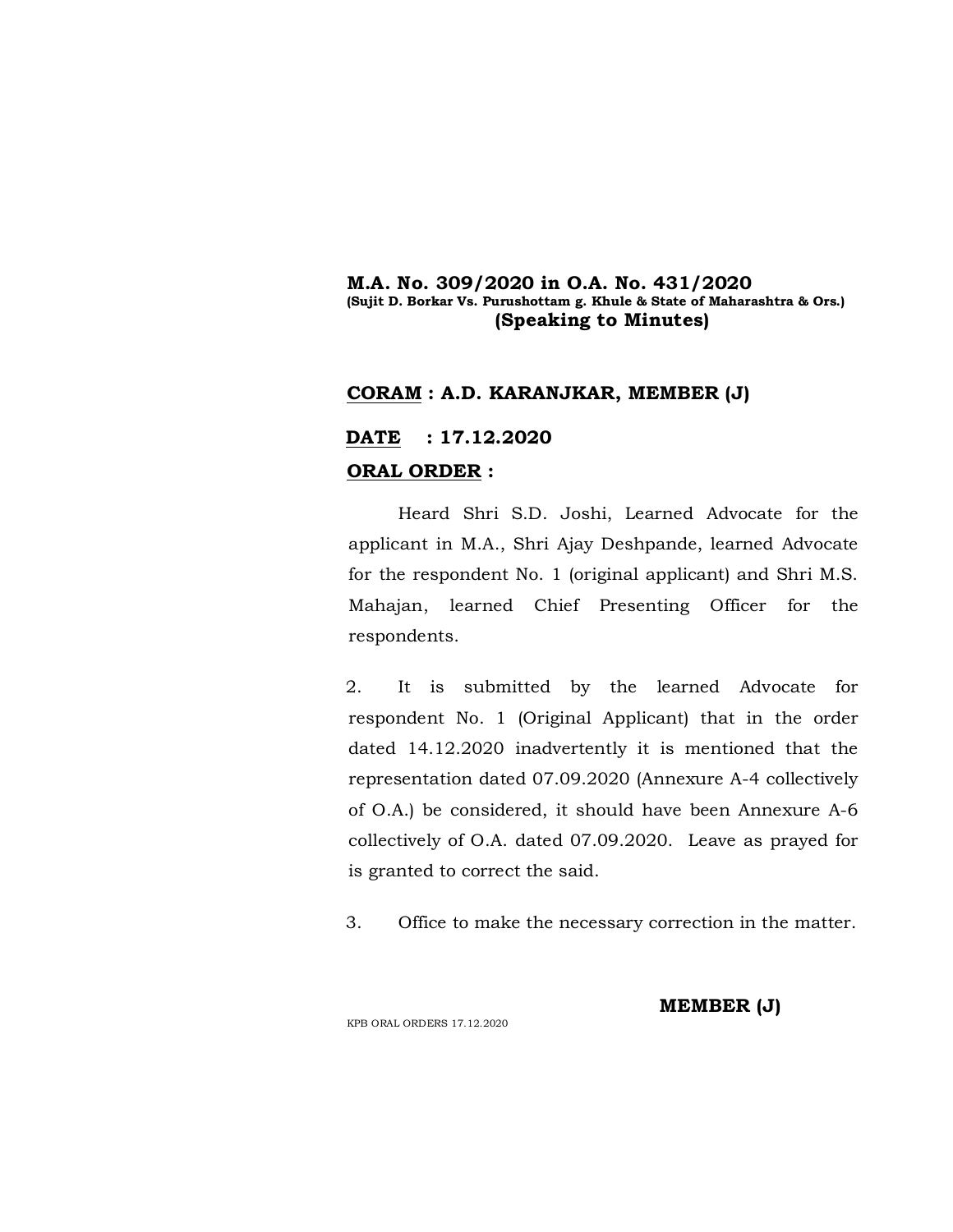### **ORIGINAL APPLICATION NO. 570 OF 2020 (Abasaheb M. Ingle Vs. State of Maharashtra & Ors.)**

# **CORAM : A.D. KARANJKAR, MEMBER (J) DATE : 17.12.2020 ORAL ORDER :**

Heard Shri V.B. Wagh, learned Advocate for the applicant and Shri V.R. Bhumkar, learned Presenting Officer for the respondents.

2. The applicant is permitted to circulate the matter today.

3. Issue notices to the respondents, returnable on 07.01.2021.

3. Tribunal may take the case for final disposal at once and separate notice for final disposal shall not be issued.

4. Applicant is authorized and directed to serve on respondent/s intimation/notice of date of hearing duly authenticated by Registry, along with complete paper book of the case. Respondents are put to notice that the case would be taken up for final disposal at the stage of admission hearing.

5. This intimation/notice is ordered under Rule 11 of the Maharashtra Administrative Tribunal (Procedure) Rules, 1988, and the questions such as limitation and alternate remedy are kept open.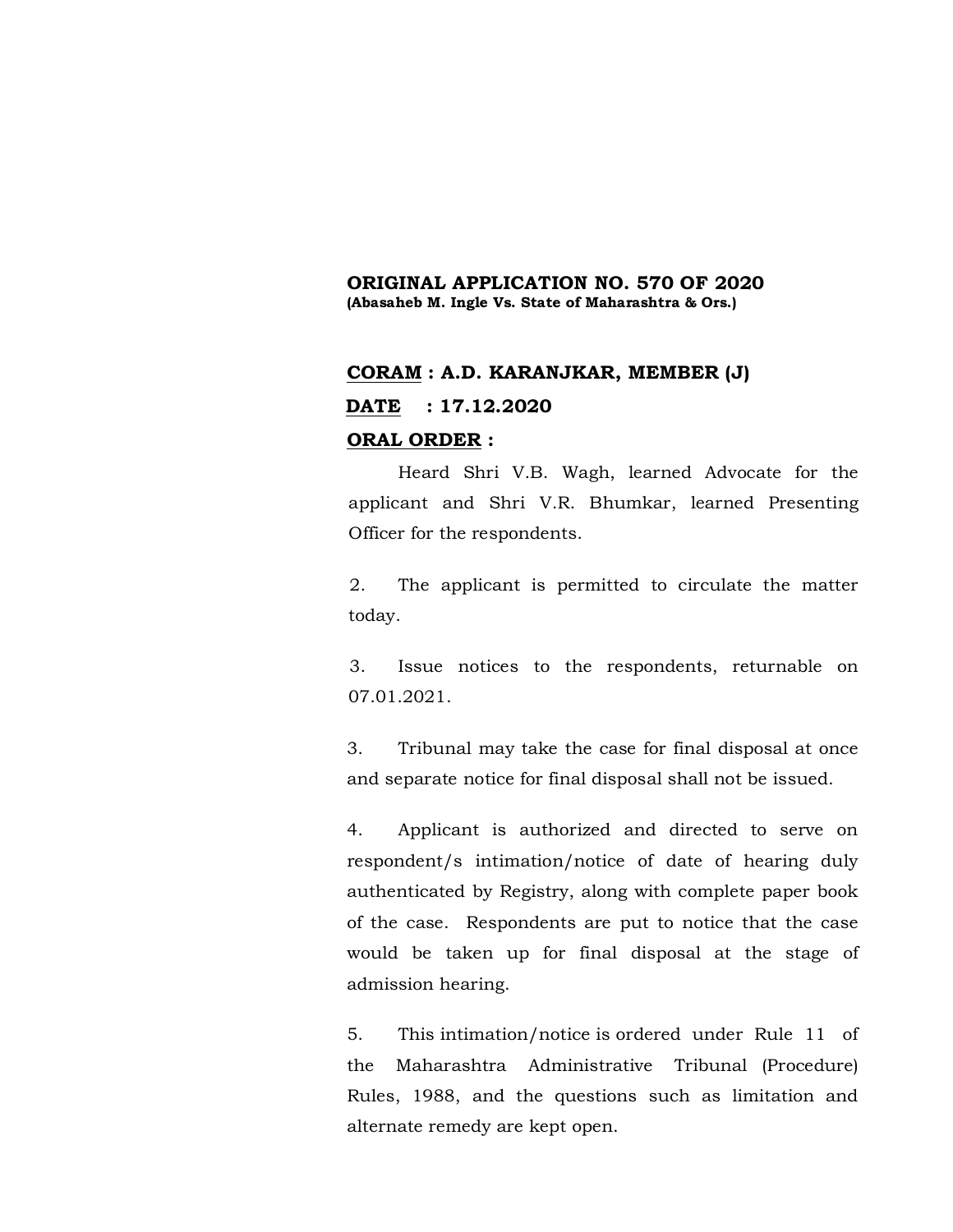## //2// O.A. No. 570/2020

6. The service may be done by hand delivery, speed post, courier and acknowledgment be obtained and produced along with affidavit of compliance in the Registry before due date. Applicant is directed to file affidavit of compliance and notice.

- 7. S.O. to 07.01.2021.
- 8. Steno copy and Hamdast is allowed to both parties.

KPB ORAL ORDERS 17.12.2020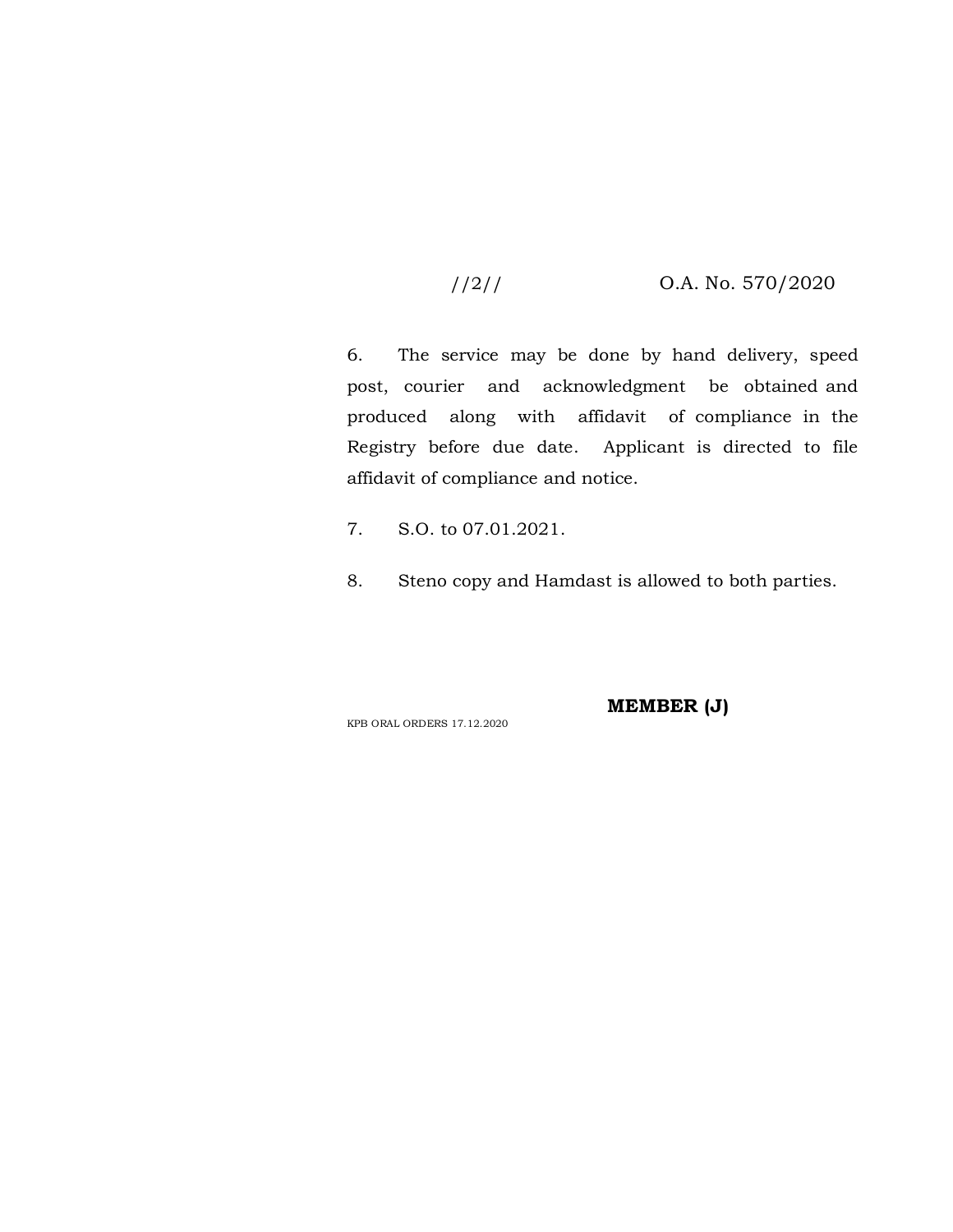#### **ORIGINAL APPLICATION NO. 556 OF 2020 (Umakant L. Bedse Vs. State of Maharashtra & Ors.)**

### **CORAM : A.D. KARANJKAR, MEMBER (J)**

[This matter is placed before the Single Bench due to non-availability of Division Bench.]

## **DATE : 17.12.2020**

#### **ORAL ORDER :**

Heard Shri Ajay Deshpande, learned Advocate for the applicant and Shri M.S. Mahajan, learned Chief Presenting Officer for the respondents.

2. It is contention of the applicant that in the cadre of Superintendent and officer of equivalent cadre, the applicant was senior to Shri Avinash Govind Gangurde and now the department is taking initiative to promote Shri Avinash Govind Gangurde, who was junior to the applicant. It is submitted that the representation is already made by the applicant to the Government and in pursuance of it, the Government as pleased to issue direction to the Commissioner, Tribal Development, Nasik to take decision on the representation made by the applicant and one another officer Shri Santosh Raut. It is grievance of the applicant that the competent authority is intending to promote without waiting for the decision and report of the Commissioner on the representation made by the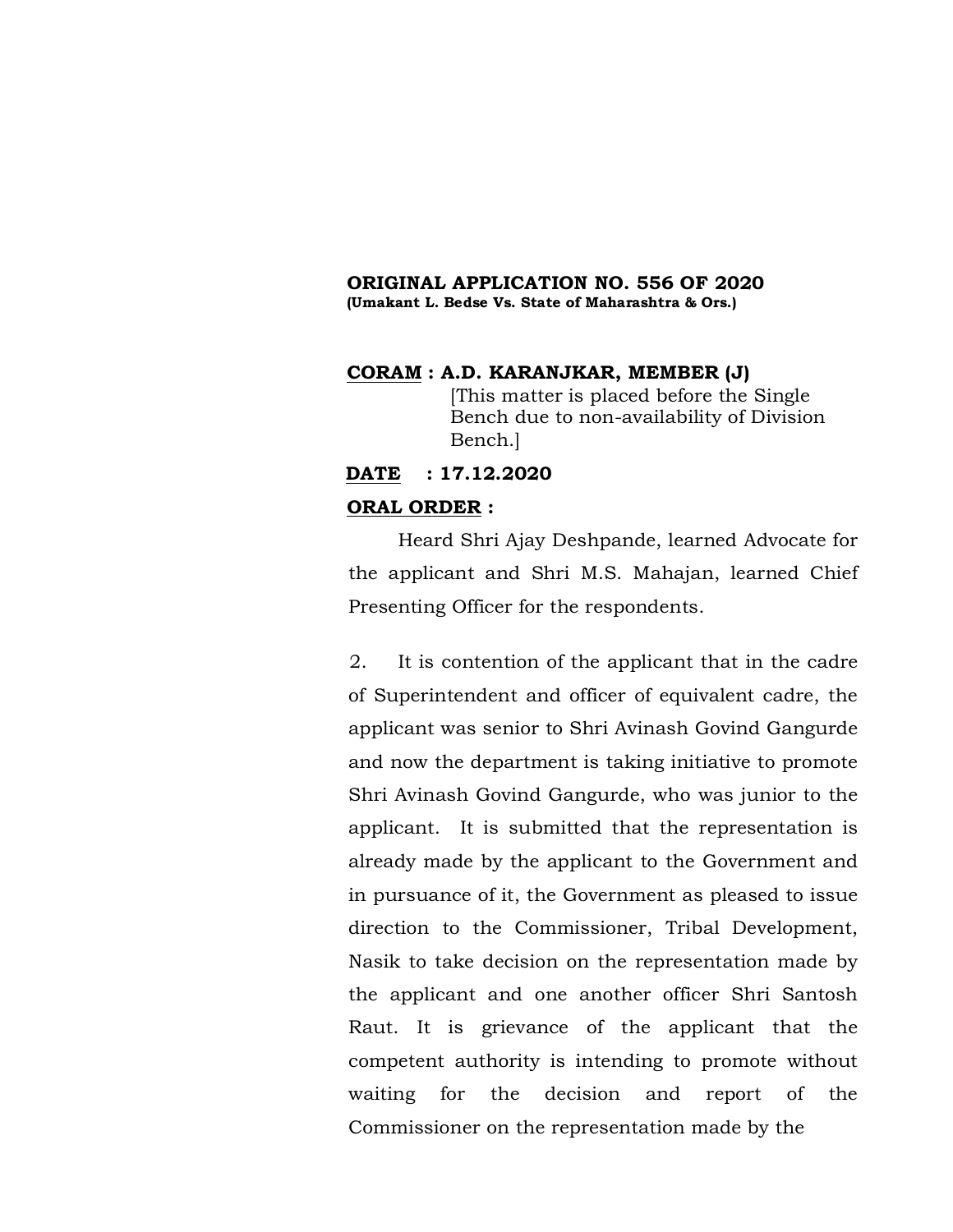## //2// O.A. No. 556/2020

applicant and therefore, there is a need to interfere in the matter and otherwise no prejudice will be caused to the applicant.

3. I have also heard submissions of the learned Chief Presenting Officer. There is substance in the contention of the applicant that grave prejudice will cause to the applicant if officer junior to him is promoted. Therefore, it is necessary to issue direction to the respondent Nos. 1 and 2 not to proceed with the promotion till compliance of the order dated 09.05.2019 issued by the Government of Maharashtra, which is at page No. 50 of paper book of the O.A.

4. Issue notices to the respondents, returnable on 20.01.2021.

5. Tribunal may take the case for final disposal at once and separate notice for final disposal shall not be issued.

6. Applicant is authorized and directed to serve on respondent/s intimation/notice of date of hearing duly authenticated by Registry, along with complete paper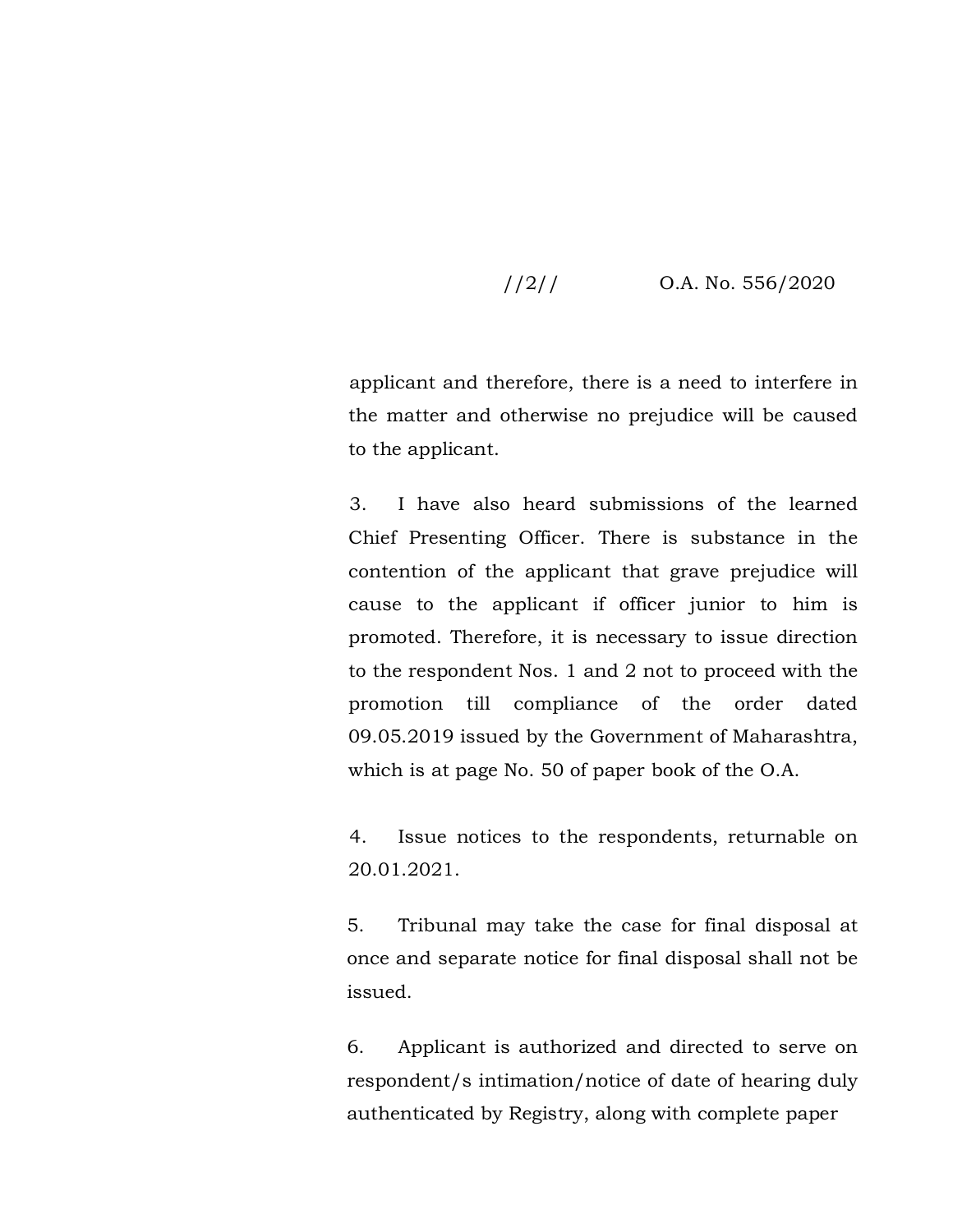## //3// O.A. No. 556/2020

book of the case. Respondents are put to notice that the case would be taken up for final disposal at the stage of admission hearing.

7. This intimation/notice is ordered under Rule 11 of the Maharashtra Administrative Tribunal (Procedure) Rules, 1988, and the questions such as limitation and alternate remedy are kept open.

8. The service may be done by hand delivery, speed post, courier and acknowledgment be obtained and produced along with affidavit of compliance in the Registry before due date. Applicant is directed to file affidavit of compliance and notice.

9. S.O. to 20.01.2021.

10. Steno copy and Hamdast is allowed to both parties.

**MEMBER (J)**

KPB ORAL ORDERS 16.12.2020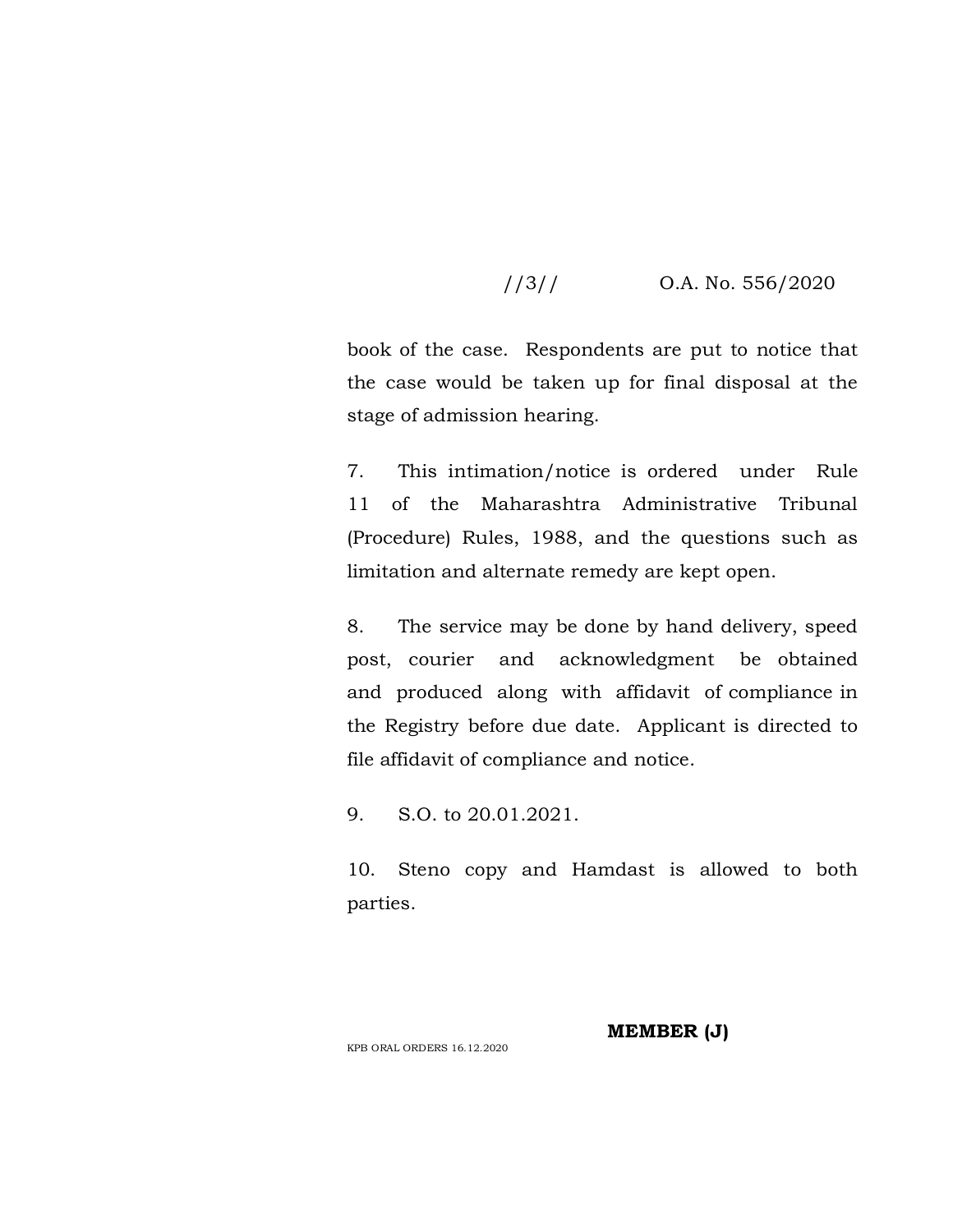# **ORIGINAL APPLICATION NO. 768 OF 2019**

# **(Balasaheb T. Deshmukh Vs. State of Maharashtra & Ors.)**

## **CORAM : A.D. KARANJKAR, MEMBER (J)**

[This matter is placed before the Single Bench due to non-availability of Division Bench.]

## **DATE : 17.12.2020**

### **ORAL ORDER :**

Heard Shri Avinash S. Deshmukh, learned Advocate for the applicant and Shri M.S. Mahajan, learned Chief Presenting Officer for the respondents.

2. At the request of learned Advocate for the applicant, S.O. to 12.01.2021.

KPB ORAL ORDERS 16.12.2020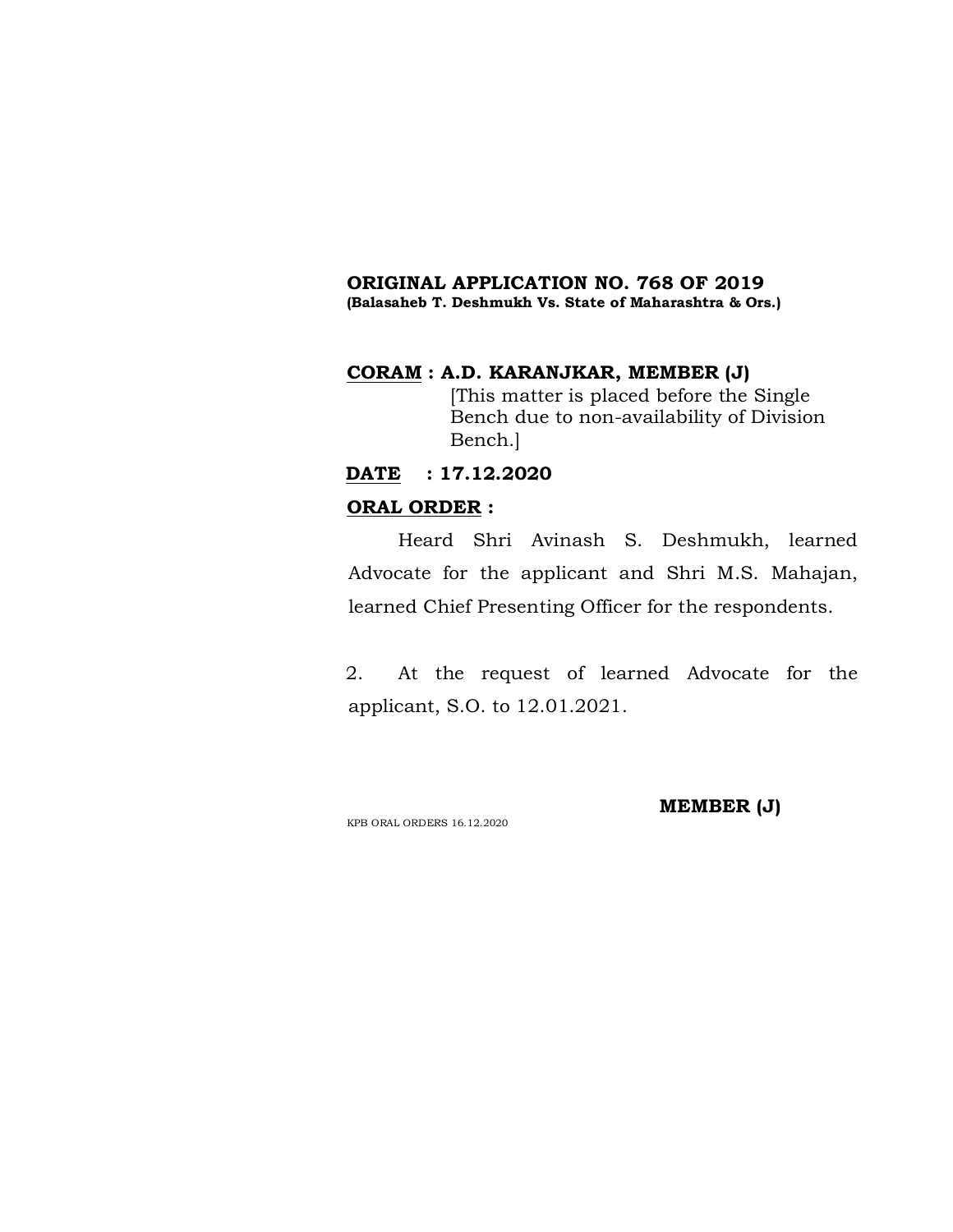**ORIGINAL APPLICATION NO. 386 OF 2020 (Ganga S. Suryawanshi Vs. State of Maharashtra & Ors.) WITH ORIGINAL APPLICATION NO. 389 OF 2020 (Radhika S. Khare Vs. State of Maharashtra & Ors.) WITH ORIGINAL APPLICATION NO. 390 OF 2020 (Aashatai P. Metkar Vs. State of Maharashtra & Ors.)**

#### **CORAM : A.D. KARANJKAR, MEMBER (J)**

[This matter is placed before the Single Bench due to non-availability of Division Bench.]

**DATE : 17.12.2020**

#### **ORAL ORDER :**

Heard Shri J.M. Murkute, learned Advocate for the applicants in all these O.As. and Shri M.S. Mahajan, learned Chief Presenting Officer for the respondents in all these O.As.

2. Learned Chief Presenting Officer has filed affidavit in reply on behalf of respondent No. 3 in all these matters. Same is taken on record and copy thereof has been served on the other side.

3. It is submission of the applicants that they have passed the Departmental Examination within prescribed period and prescribed chances, but their seniority is revised by the respondents without considering the law and there is likelihood of superseding them and likely hood of their reversion on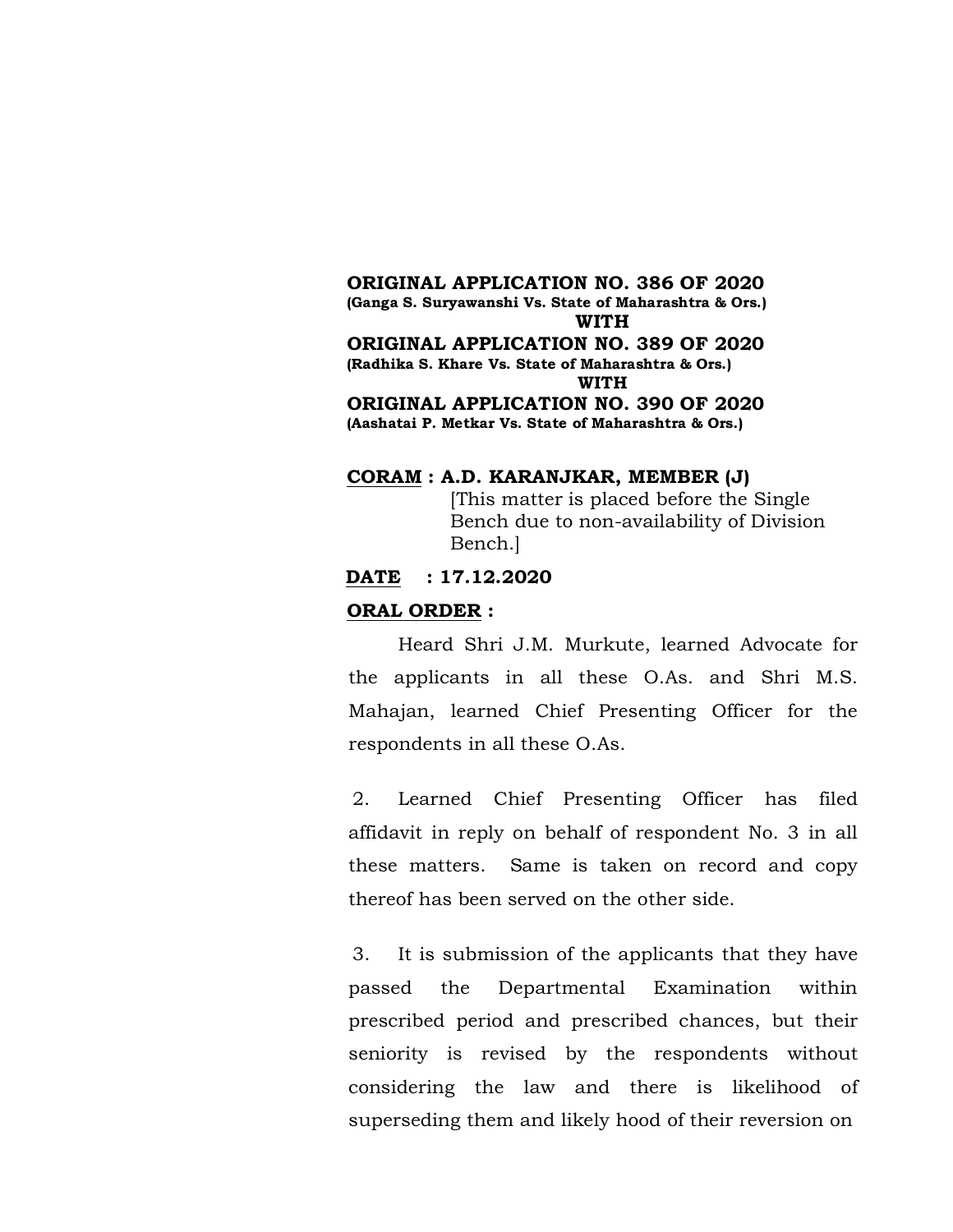## $1/2$  /  $0.A.$  Nos. 386/2020 & Ors.

the basis of revised seniority list. In this background, the applicants are submitting that the respondents be restrained from proceeding with the promotion and liberty to the applicant during pendency of the O.A.

4. In this background, the respondents are directed to decide the objection of the applicant and to decide the same on the basis of law laid down in the O.A. 354/2015 decided by the Principal Seat of this Tribunal at Mumbai on 03.02.2017 and Rules framed by the Government of Maharashtra applicable to the applicants and without hearing the applicants they shall not pass any order.

5. Pleadings are complete. Hence, the O.As. are admitted and it be kept for final hearing in due course of time.

KPB ORAL ORDERS 16.12.2020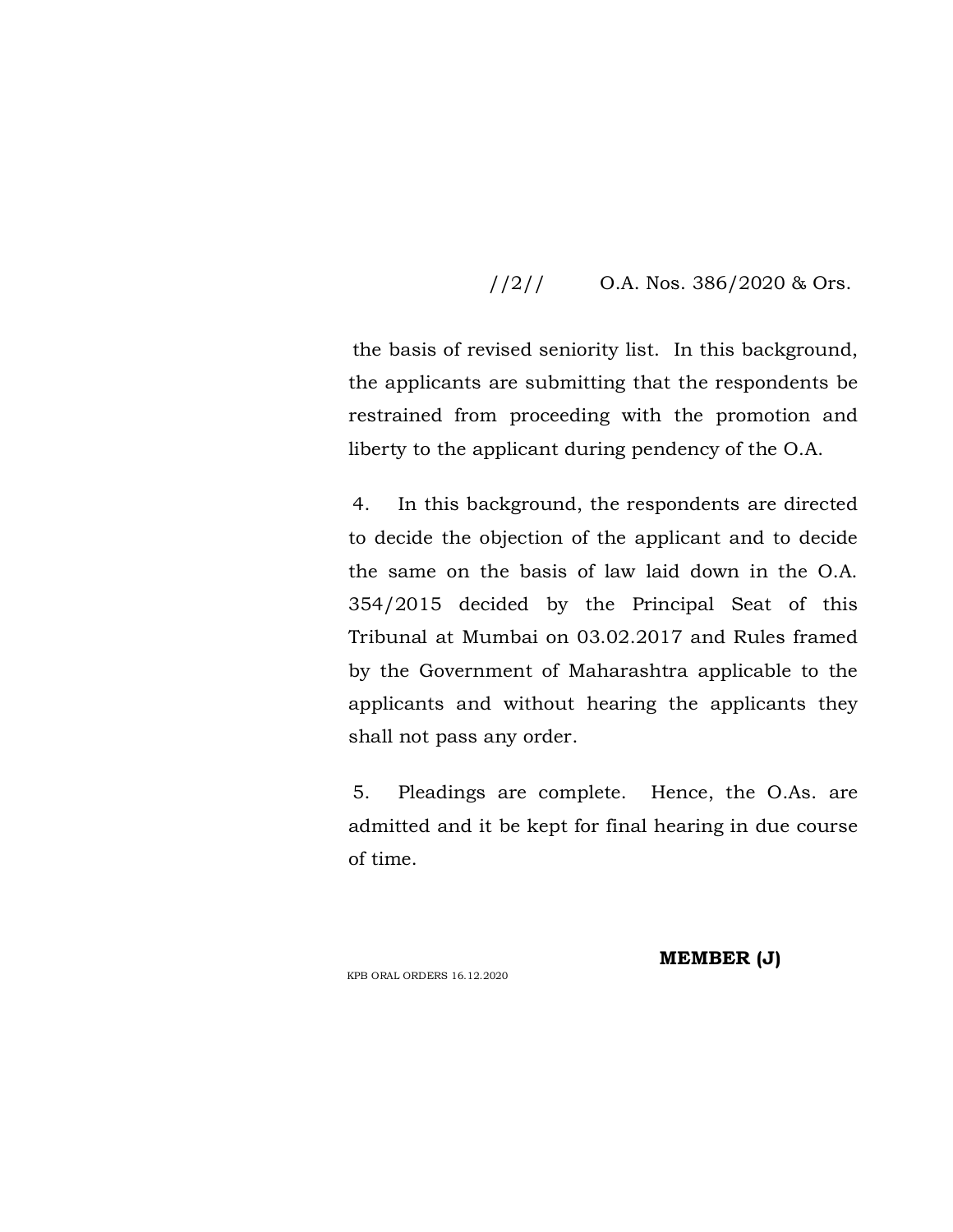### **ORIGINAL APPLICATION ST. NO. 1210 OF 2020 (Prakash Bhagwanrao Ghadgine Vs. State of Maharashtra & Ors.)**

## **CORAM : A.D. KARANJKAR, MEMBER (J) DATE : 17.12.2020 ORAL ORDER :**

Heard Shri K.M. Nagarkar, learned Advocate for the applicant and Shri M.S. Mahajan, learned Chief Presenting Officer for the respondents.

2. My attention is invited to Annexure A-12 (page No. 35 of the paper book) proposal made by the Sub-Divisional Engineer, Labh Kshetra Vikas Pradhikaran, Beed i.e. the respondent No. 2 to the Superintending Engineer, Vigilance Squad, Aurangabad i.e. the respondent No. 3. It is prayer of the applicant that direction be given to the Superintending Engineer, Aurangabad i.e. the respondent No. 3 to decide the proposal dated 06.08.2020 (Annexure A-12, page No. 35 of the paper book) within stipulated time. If this relief is granted, no prejudice will be caused to the respondents. Hence, I direct the respondent No. 3 i.e. the Superintending Engineer, Aurangabad to take decision on the proposal dated 06.08.2020 (Annexure A-12, page No. 35 of the paper book) within a period of three months from the receipt of this order.

3. Accordingly, O.A. stands disposed of with no order as to costs.

KPB ORAL ORDERS 16.12.2020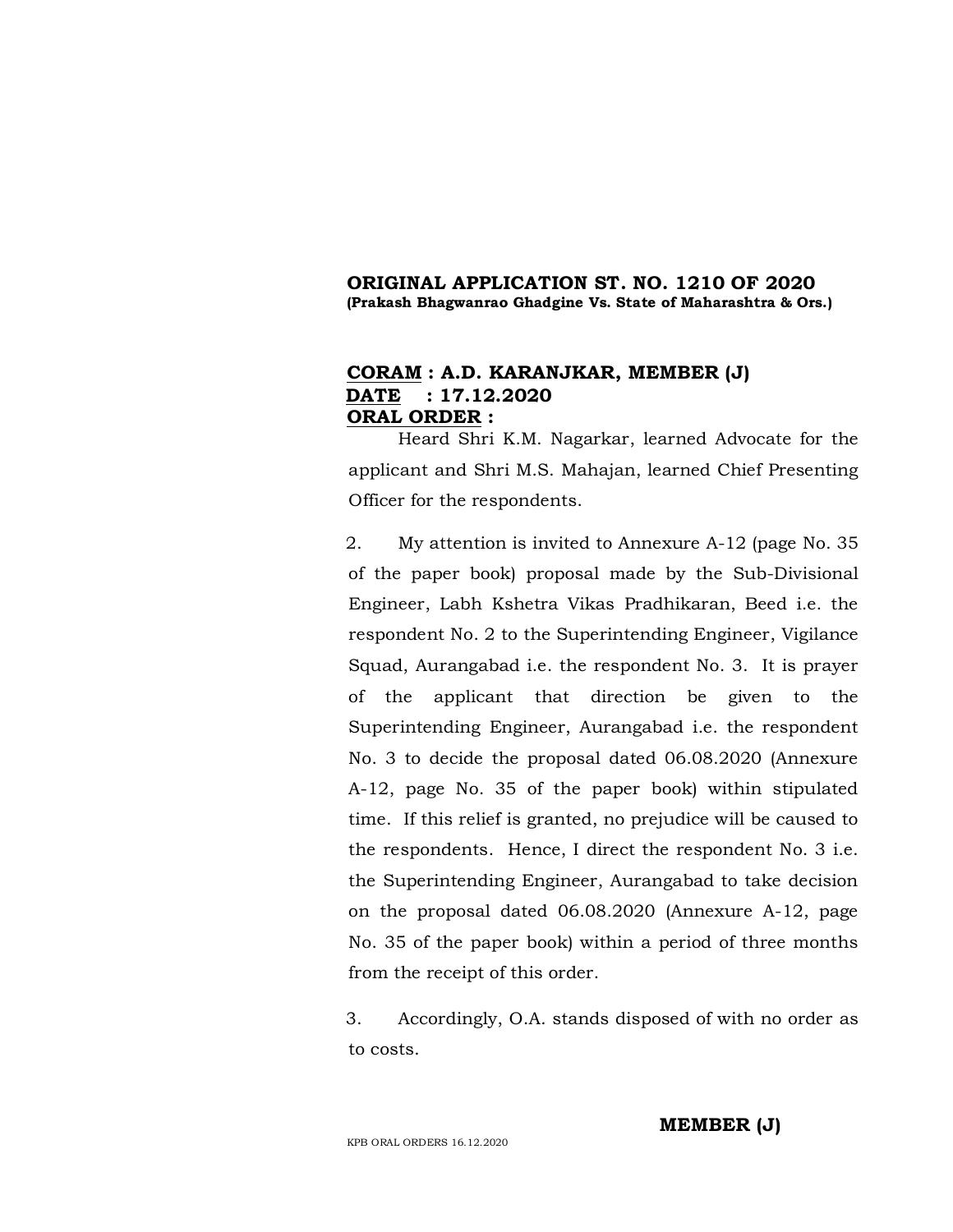### **ORIGINAL APPLICATION NO. 898 OF 2019 (Babu Kisan Chavan Vs. State of Maharashtra & Ors.)**

## **CORAM : A.D. KARANJKAR, MEMBER (J)**

**DATE : 17.12.2020**

## **ORAL ORDER :**

Heard Shri K.B. Jadhav, learned Advocate for the applicant and Smt. Priya R. Bharaswadkar, learned Presenting Officer for the respondents.

2. Learned Advocate for the applicant has submitted that the request was made by the applicant for giving him deemed date of promotion and considering his request, the respondent No. 4 forwarded the proposal dated 30.12.2016 to the respondent No. 3, but till today no decision is taken by the respondent No. 3.

3. In view of the matter, the respondent No. 3 is directed to take decision on the proposal dated 30.12.2016 (Annexure A12, page No. 56 of paper book) within a period of three months from the receipt of this order.

4. Pleadings are complete. Hence, the O.A. is admitted and it be kept for final hearing in due course.

KPB ORAL ORDERS 16.12.2020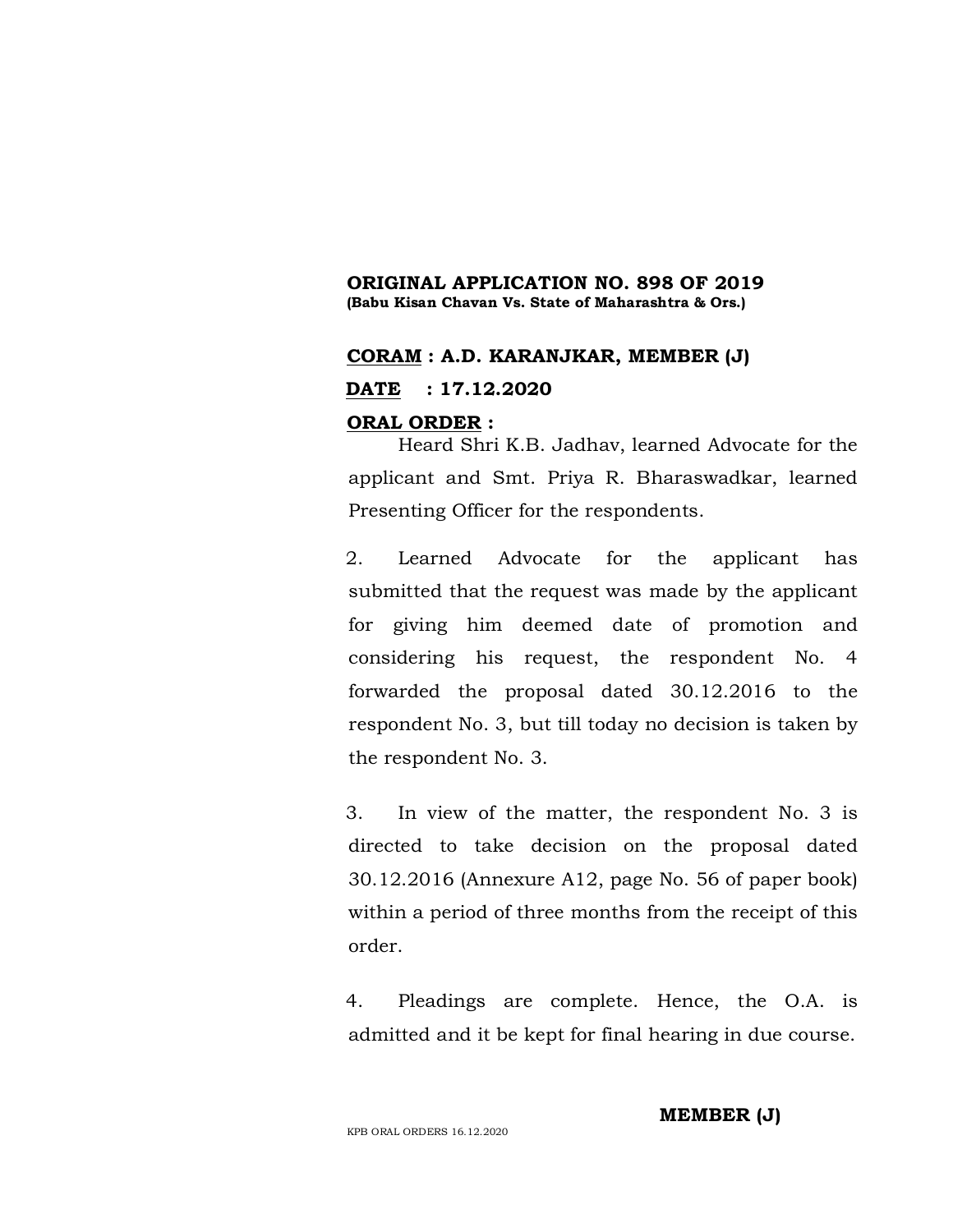### **ORIGINAL APPLICATION NO. 291 OF 2020 (Dr. Minakshi B. Pathak Vs. State of Maharashtra & Ors.)**

# **CORAM : A.D. KARANJKAR, MEMBER (J) DATE : 17.12.2020 ORAL ORDER :**

Heard Shri V.B. Wagh, learned Advocate for the applicant and Shri M.P. Gude, learned Presenting Officer for the respondents.

2. It is grievance of the applicant that she stood retired on 30.06.2018 on attaining the age of superannuation, but till today her pension case is not prepared and forwarded to the Accountant General and retiral benefits are not released. It is submitted that the direction be given to the respondents to release retiral benefits to the applicant and to prepare and forward her pension case to the concerned authority for approval.

3. In view of this, the respondent No. 2 is directed to prepare and forward the pension case of the applicant to the concerned authority and to release all retiral benefits to the applicant or to show cause within two weeks why it is not permissible.

4. S.O. in due course.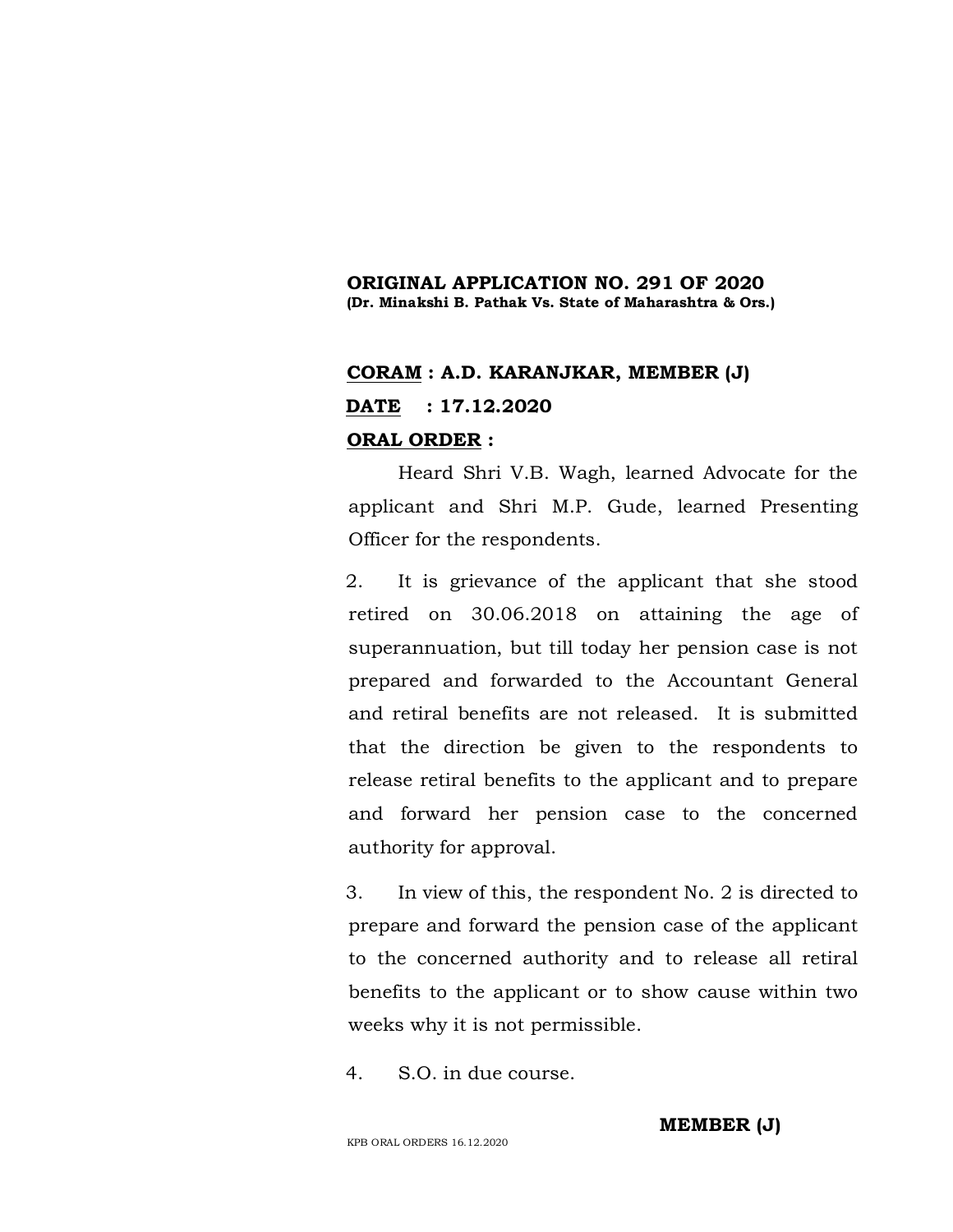## **ORIGINAL APPLICATION NO. 516 OF 2020 (Ankush Shrirang Hiwale Vs. State of Maharashtra & Ors.)**

# **CORAM : A.D. KARANJKAR, MEMBER (J) DATE : 17.12.2020 ORAL ORDER :**

Heard Shri K.B. Jadhav, learned Advocate for the applicant and Shri V.R. Bhumkar, learned Presenting Officer for the respondents.

2. The applicant has filed pursis dated 17.12.2020 and submitted that he does not want to proceed with the present O.A. and he permitted to withdraw the same.

3. Leave granted to the applicant to withdraw the O.A. The Original Application stands disposed of as withdrawn with no order as to costs.

KPB ORAL ORDERS 16.12.2020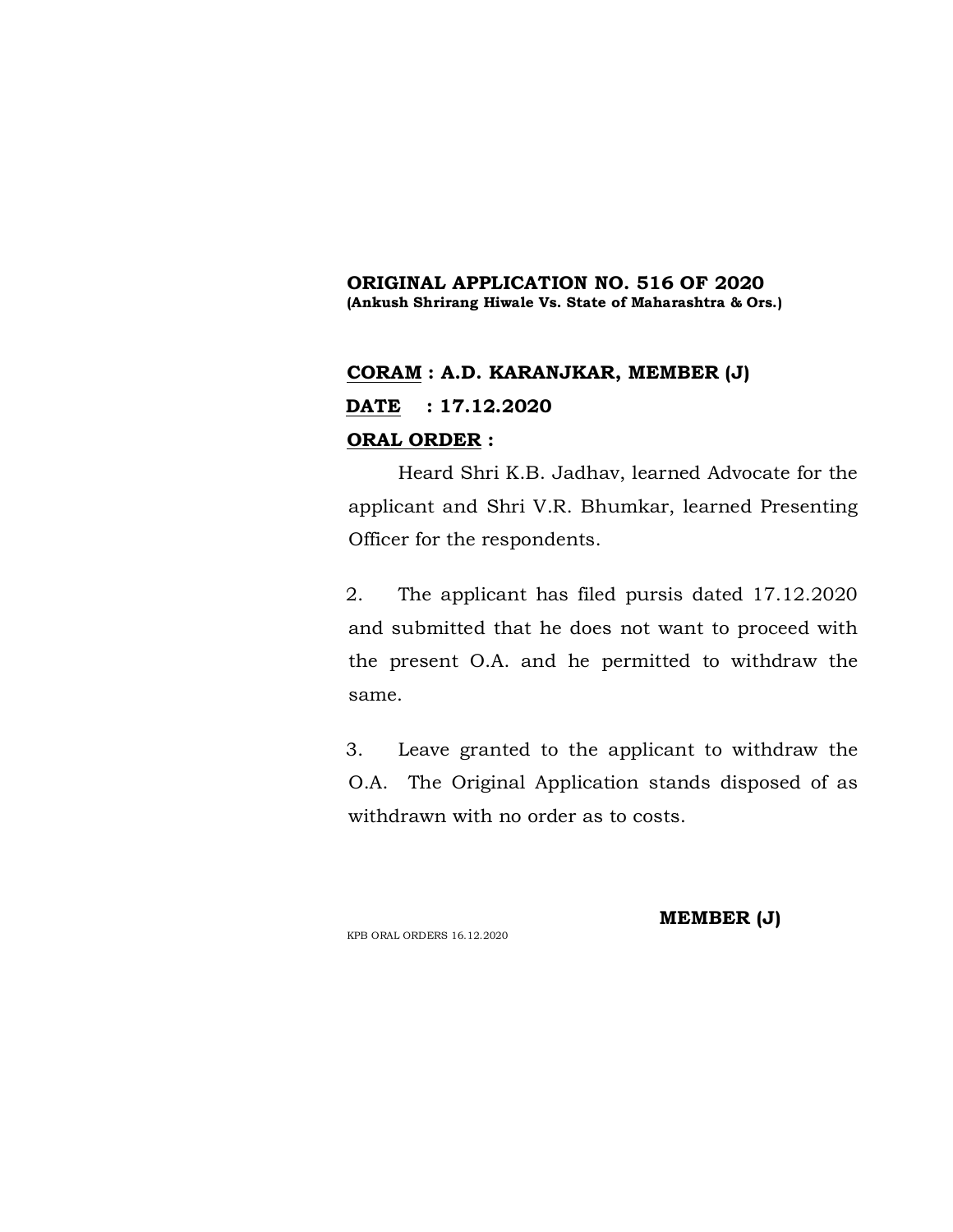### **M.A.NO.321/2020 IN O.A.NO. 99/2018 (Shri Sanjay R. Patange Vs. State of Maharashtra & Ors.)**

## **CORAM : A.D. KARANJKAR, MEMBER (J) DATE : 17.12.2020**

#### **ORAL ORDER :**

Heard Shri A.S. Deshpande, learned Advocate for the applicant and Shri M.P. Gude, learned Presenting Officer for the respondents.

2. Admittedly, Applicant is physically handicapped person with 43% permanent disability. The Respondent no.4 referred the Applicant vide Anx.'A-4' for medical examination and called the opinion of the Medical Board regarding fitness of the Applicant.

3. Being aggrieved by this action, the Applicant approached the Competent Authority appointed to examine physically handicapped persons and after hearing the matter the authority passed the order dated 30.12.2019 and directed the Respondent No.4 to give all benefits to the Applicant as per provision of *Rights of Persons with Disability Act, 2016.*

4. Learned Advocate of the Applicant submitted that in spite of this order, the Respondent No.4 has passed order on 30.10.2020 and observed that the period from 19.08.2017 to 02.04.2018 i.e. total period of 226 days has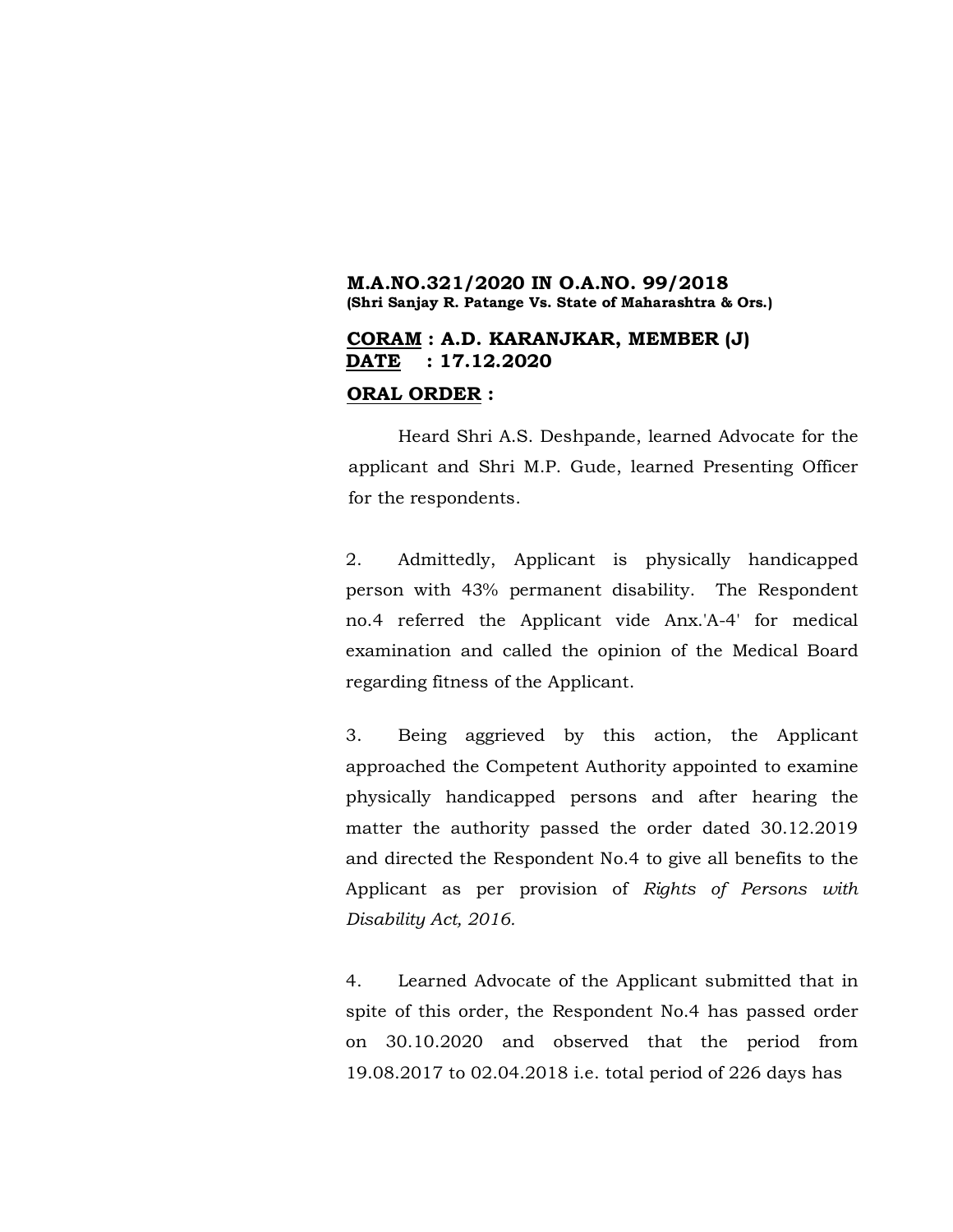//2//

M.A.321/2020 IN O.A.99/2018

treated as 132 days earned leave and 94 days period is treated as extraordinary leave.

5. Now, it is apprehension of the Applicant that there is every likelihood that the respondents would recover the amount from the Applicant and it is in violation of law.

6. It is submitted that the Respondent No.4 did not provide suitable work to the Applicant as per the provision of act and treated that the Applicant is absent from the duty. It is submitted that this approach of the Respondent No.4 is contrary to law.

7. In view of above, the Respondents are directed not to recover any amount from the Applicant till final disposal of the O.A.

8. M.A.No.321/2020 is disposed of accordingly with no order as to costs.

**MEMBER (J)**

SAS ORAL ORDERS 17.12.2020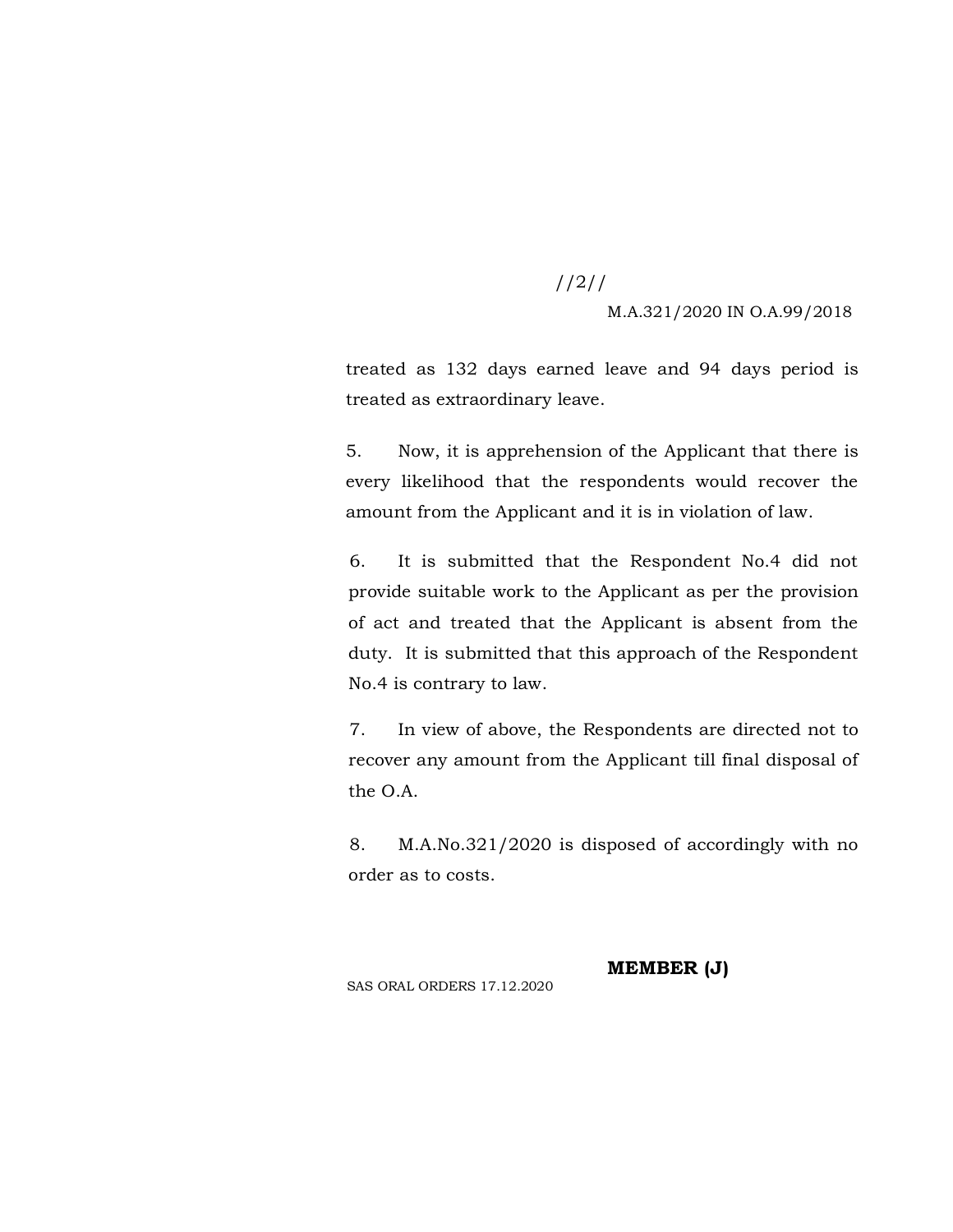## **ORIGINAL APPLICATION NO. 99/2018 (Shri Sanjay R. Patange Vs. State of Maharashtra & Ors.)**

## **CORAM : A.D. KARANJKAR, MEMBER (J) DATE : 17.12.2020**

### **ORAL ORDER :**

Heard Shri A.S. Deshpande, learned Advocate for the applicant and Shri M.P. Gude, learned Presenting Officer for the respondents.

2. By consent adjourned to 14.01.2021.

**MEMBER (J)**

SAS ORAL ORDERS 17.12.2020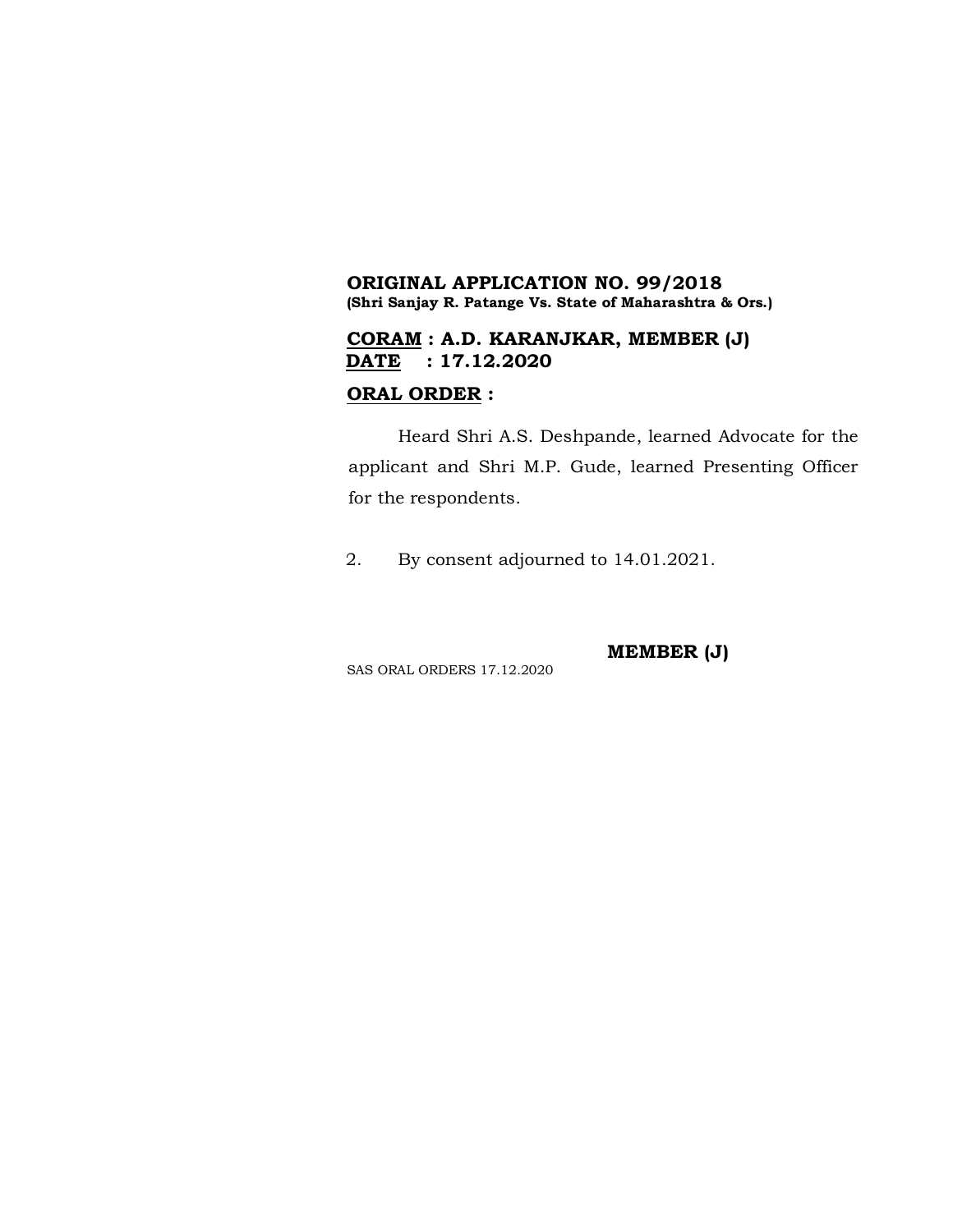### **ORIGINAL APPLICATION NO. 569/2020 (Shri Tejas L. Malwadkar Vs. State of Maharashtra & Ors.)**

## **CORAM : A.D. KARANJKAR, MEMBER (J) DATE : 17.12.2020**

#### **ORAL ORDER :**

Heard Shri S.S. Ware, learned Advocate for the applicant and Shri M.S. Mahajan, learned Chief Presenting Officer for the respondents.

2. I have perused the impugned order Anx. 'A-5' dated 16.12.2020. As per this order Shri R.R. Patil who is Respondent No.3 is posted as Assistant Commissioner, Social Welfare Department, Nanded on promotion.

3. It is submitted by the Applicant that the Respondent No.3 is promoted and posted in place of the Applicant at Nanded. It is submitted that in the impugned transfer order in para no.4 it is observed that so far as the Applicant is concerned, he is relieved forthwith and separate orders will be issued about his posting.

4. After perusal of this order, prima-facie it is clear that the Applicant was not due for transfer but only for giving convenient posting to the Respondent No.3, the Applicant was transferred and he is kept in hanging position and for doing so no reason is mentioned in the order.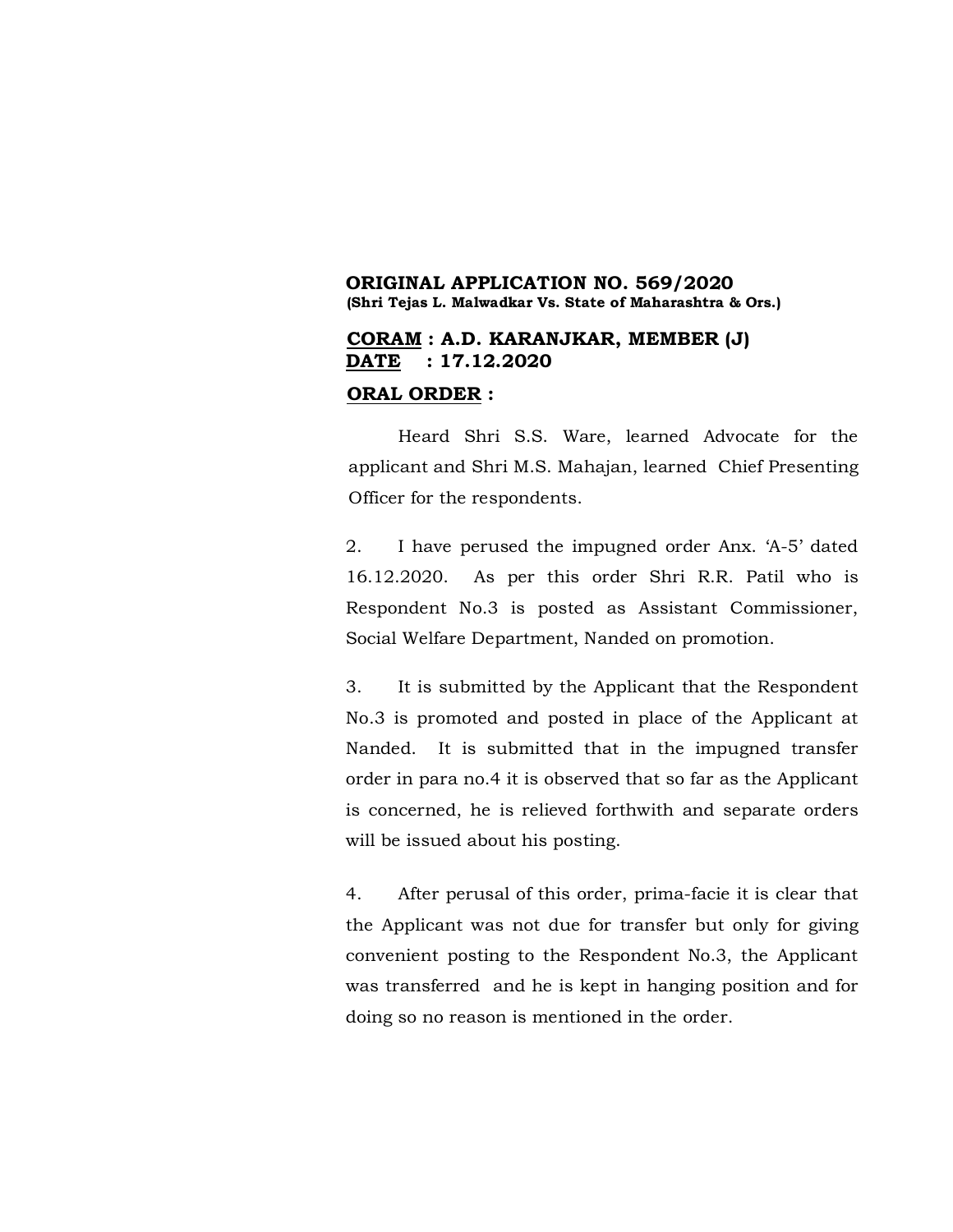## //2// O.A.569/2020

5. Secondly, without following the procedure of Rule 31 of the M.C.S. (General Conditions of Services) Rules, 1981 and without recording any reason, the Applicant is unilaterally relieved from the duty. Rule 31 (b) and (c) as is under :-

- (b) For special reasons which must be expressed on the face of the order and be of a public nature, a competent authority may permit the charge to be made over elsewhere.
- (c) In exceptional circumstances, which should be recorded, a competent authority may permit the charge of a post to be made over in the absence of the relieved Government servant by letter or by telegram at or outside the headquarters of the post.

6. It was incumbent on transferring authority to record special reason and exceptional circumstances due to which it was necessary to relieve the Government servant without following procedure under Rule 29 and 30. In absence of it, I compel to say that *prima-facie* the order is illegal.

7. Learned Advocate for the Applicant submitted that till today, the Respondent No.3 has not joined the duty and the Applicant is functioning on the post at Nanded.

8. In view of this, the status-quo as on today be maintained till further order.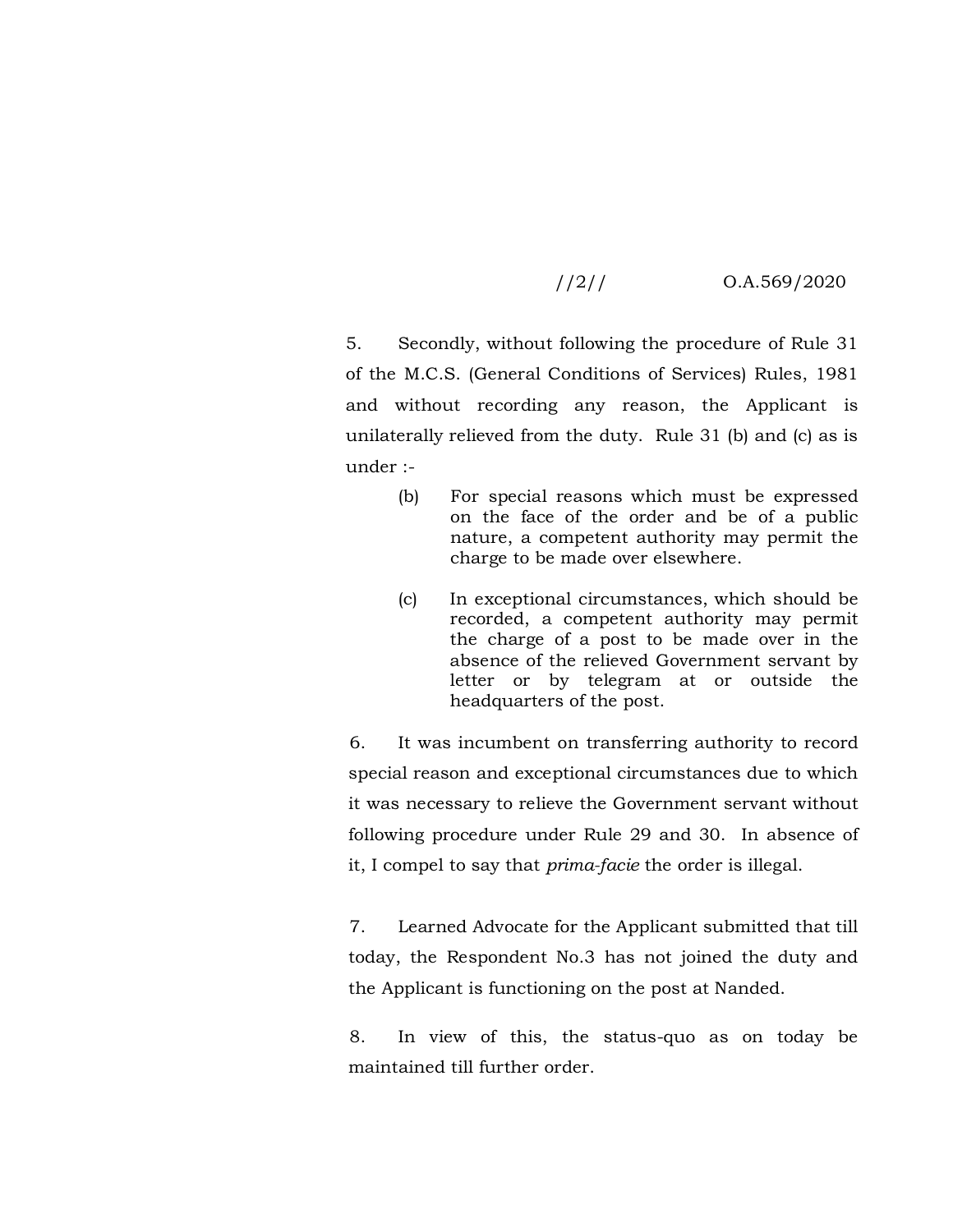## //3// O.A.569/2020

9. Issue notices to the respondents, returnable on 14.01.2021.

10. Tribunal may take the case for final disposal at once and separate notice for final disposal shall not be issued.

11. Applicant is authorized and directed to serve on respondent/s intimation/notice of date of hearing duly authenticated by Registry, along with complete paper book of the case. Respondents are put to notice that the case would be taken up for final disposal at the stage of admission hearing.

12. This intimation/notice is ordered under Rule 11 of the Maharashtra Administrative Tribunal (Procedure) Rules, 1988, and the questions such as limitation and alternate remedy are kept open.

13. The service may be done by hand delivery, speed post, courier and acknowledgment be obtained and produced along with affidavit of compliance in the Registry before due date. Applicant is directed to file affidavit of compliance and notice.

14. S.O. to 14.01.2021

15. Steno copy and Hamdast is allowed to both parties.

**MEMBER (J)**

SAS ORAL ORDERS 17.12.2020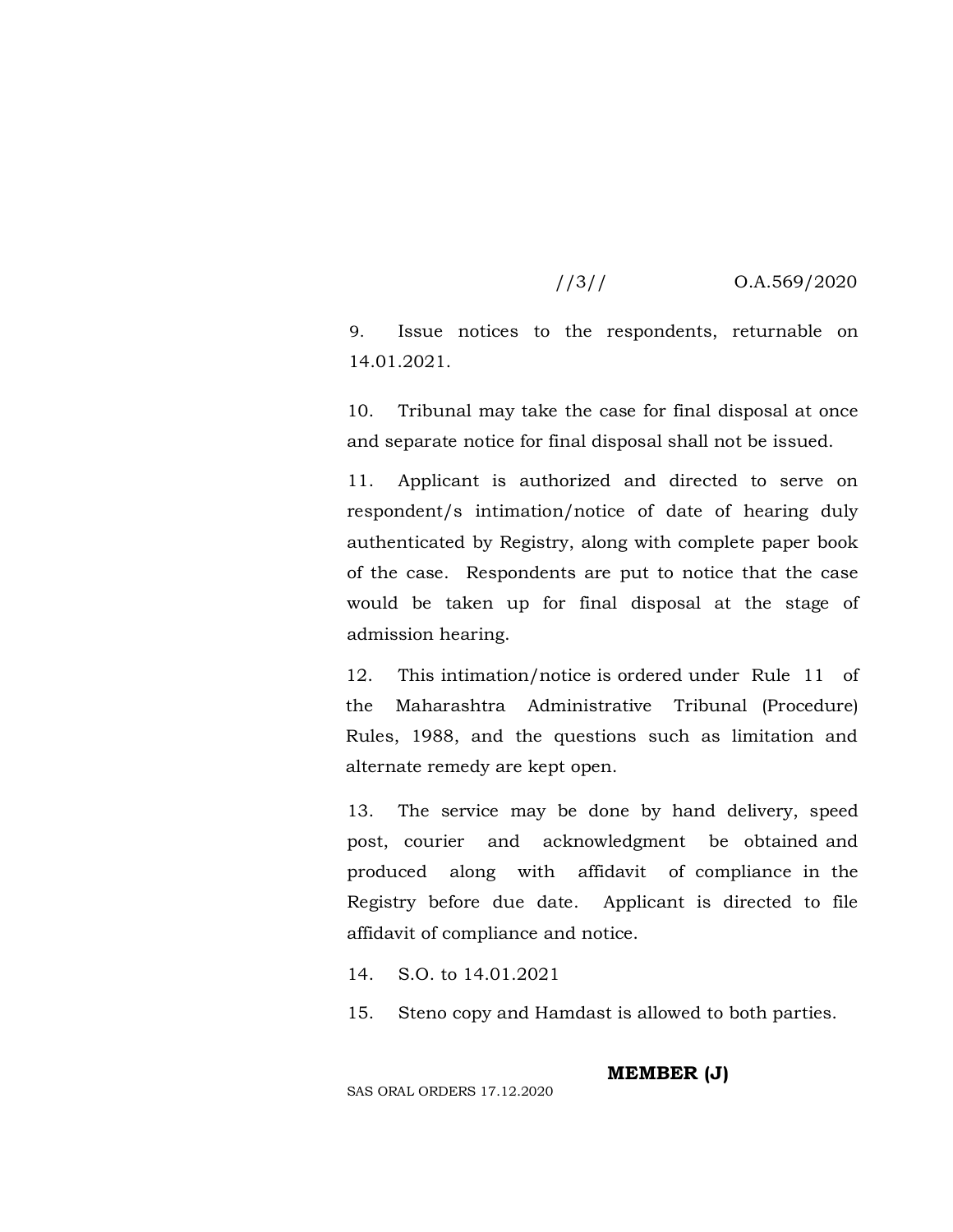## **ORIGINAL APPLICATION NO.559/2020 (Smt. Vishranti Bhagwan Giri V/s State of Maharashtra & Ors.)**

#### **Per :– Standing directions of Hon'ble Chairperson, M.A.T., Mumbai**

1. Shri A.C. Deshpande, ld. Advocate for the applicant and Smt. Deepali S. Deshpande, ld. P.O. for respondents, are present.

2. Circulation is granted. Issue notices to the respondents, returnable on 30.03.2021. The case be listed for admission hearing on 30.03.2021.

3. Tribunal may take the case for final disposal at this stage and a separate notice for final disposal shall not be issued.

4. Applicant is authorized and directed to serve on Respondent intimation / notice of date of hearing duly authenticated by Registry, along with complete paper book of case. Respondents are put to notice that the case would be taken up for final disposal at the stage of admission hearing.

5. This intimation / notice is ordered under Rule 11 of the Maharashtra Administrative Tribunal (Procedure) Rules, 1988 and the questions such as limitation and alternate remedy are kept open.

6. The service may be done by Hand delivery, speed post, courier and acknowledgement be obtained and produced along with Affidavit of compliance in the Registry as far as possible before the returnable date fixed as above. Applicant is directed to file Affidavit of compliance and notice.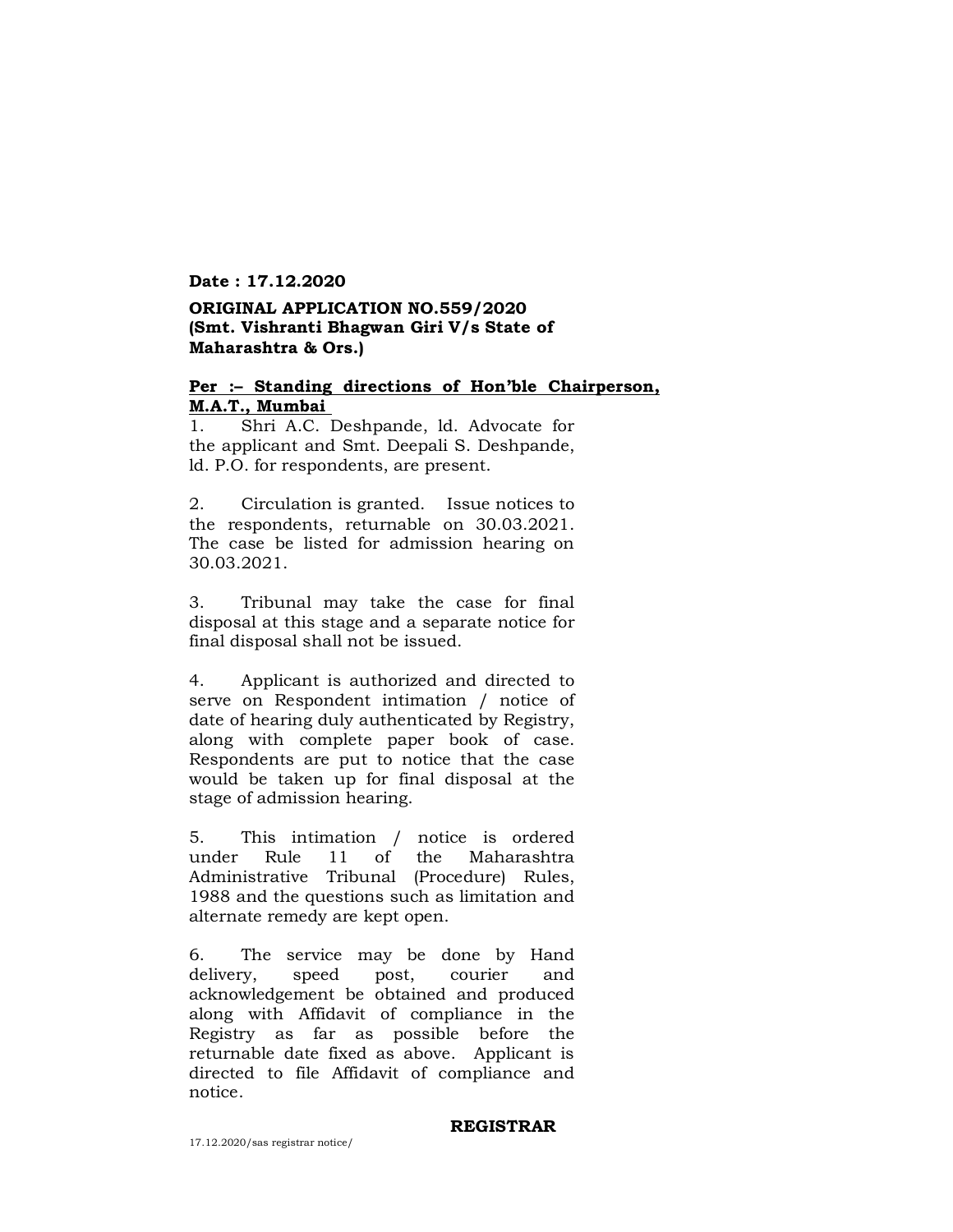#### **ORIGINAL APPLICATION NO.553/2020 (Shri Bhujang M. Khedkar V/s State of Maharashtra & Ors.)**

#### **Per :– Standing directions of Hon'ble Chairperson, M.A.T., Mumbai**

1. Shri A.S. Deshmukh, ld. Advocate for the applicant and Shri M.S. Mahajan, ld. C.P.O. for respondents, are present.

2. Circulation is granted. Issue notices to the respondents, returnable on 30.03.2021. The case be listed for admission hearing on 30.03.2021.

3. Tribunal may take the case for final disposal at this stage and a separate notice for final disposal shall not be issued.

4. Applicant is authorized and directed to serve on Respondent intimation / notice of date of hearing duly authenticated by Registry, along with complete paper book of case. Respondents are put to notice that the case would be taken up for final disposal at the stage of admission hearing.

5. This intimation / notice is ordered under Rule 11 of the Maharashtra Administrative Tribunal (Procedure) Rules, 1988 and the questions such as limitation and alternate remedy are kept open.

6. The service may be done by Hand delivery, speed post, courier and acknowledgement be obtained and produced along with Affidavit of compliance in the Registry as far as possible before the returnable date fixed as above. Applicant is directed to file Affidavit of compliance and notice.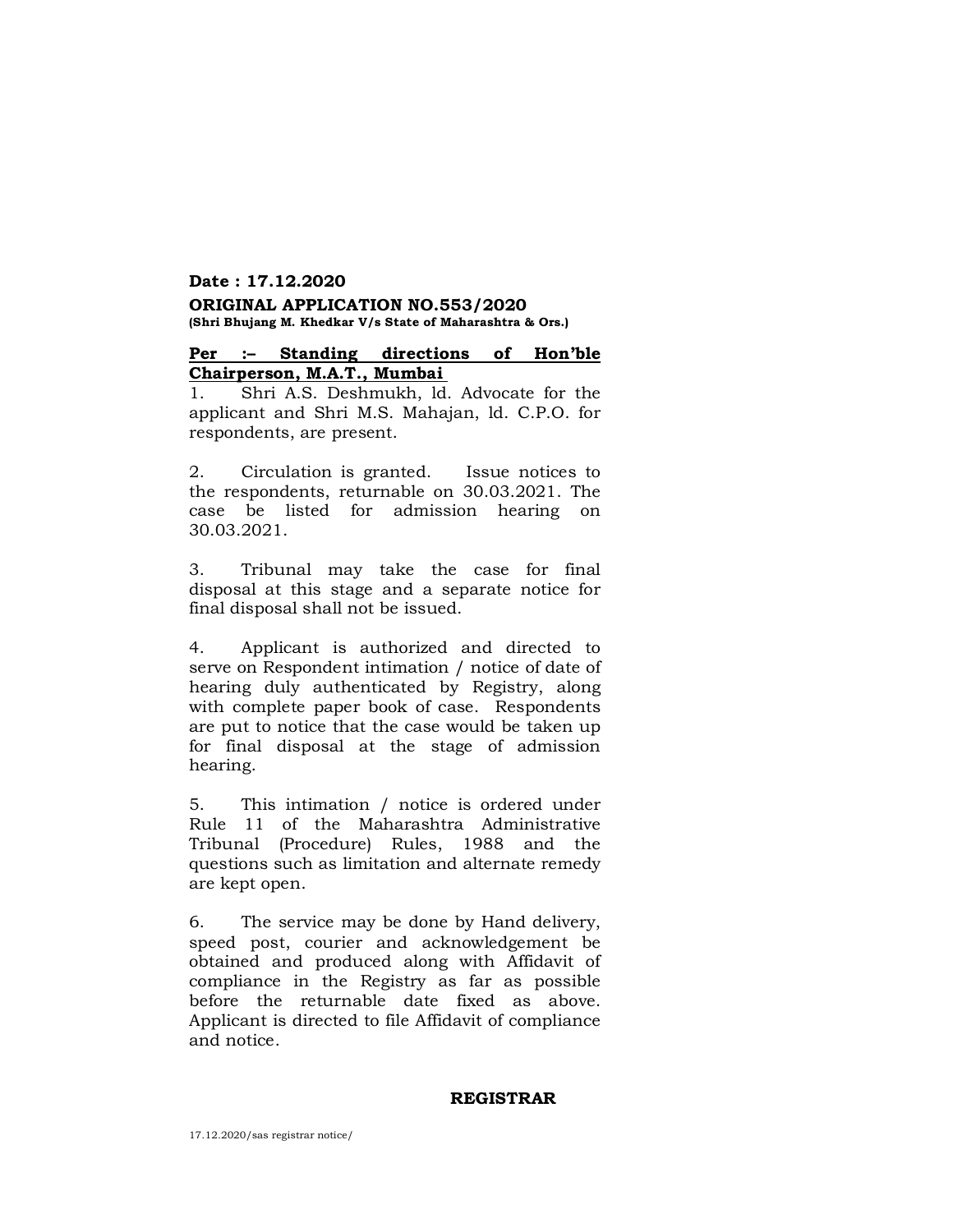## **ORIGINAL APPLICATION NO.571/2020 (Shri Madhukar R. Mapari V/s State of Maharashtra & Ors.)**

### **Per :– Standing directions of Hon'ble Chairperson, M.A.T., Mumbai**

1. Shri A.S. Deshmukh, ld. Advocate for the applicant and Shri M.P. Gude, ld. P.O. for respondents, are present.

2. Circulation is granted. Issue notices to the respondents, returnable on 30.03.2021. The case be listed for admission hearing on 30.03.2021.

3. Tribunal may take the case for final disposal at this stage and a separate notice for final disposal shall not be issued.

4. Applicant is authorized and directed to serve on Respondent intimation / notice of date of hearing duly authenticated by Registry, along with complete paper book of case. Respondents are put to notice that the case would be taken up for final disposal at the stage of admission hearing.

5. This intimation / notice is ordered under Rule 11 of the Maharashtra Administrative Tribunal (Procedure) Rules, 1988 and the questions such as limitation and alternate remedy are kept open.

6. The service may be done by Hand delivery, speed post, courier and acknowledgement be obtained and produced along with Affidavit of compliance in the Registry as far as possible before the returnable date fixed as above. Applicant is directed to file Affidavit of compliance and notice.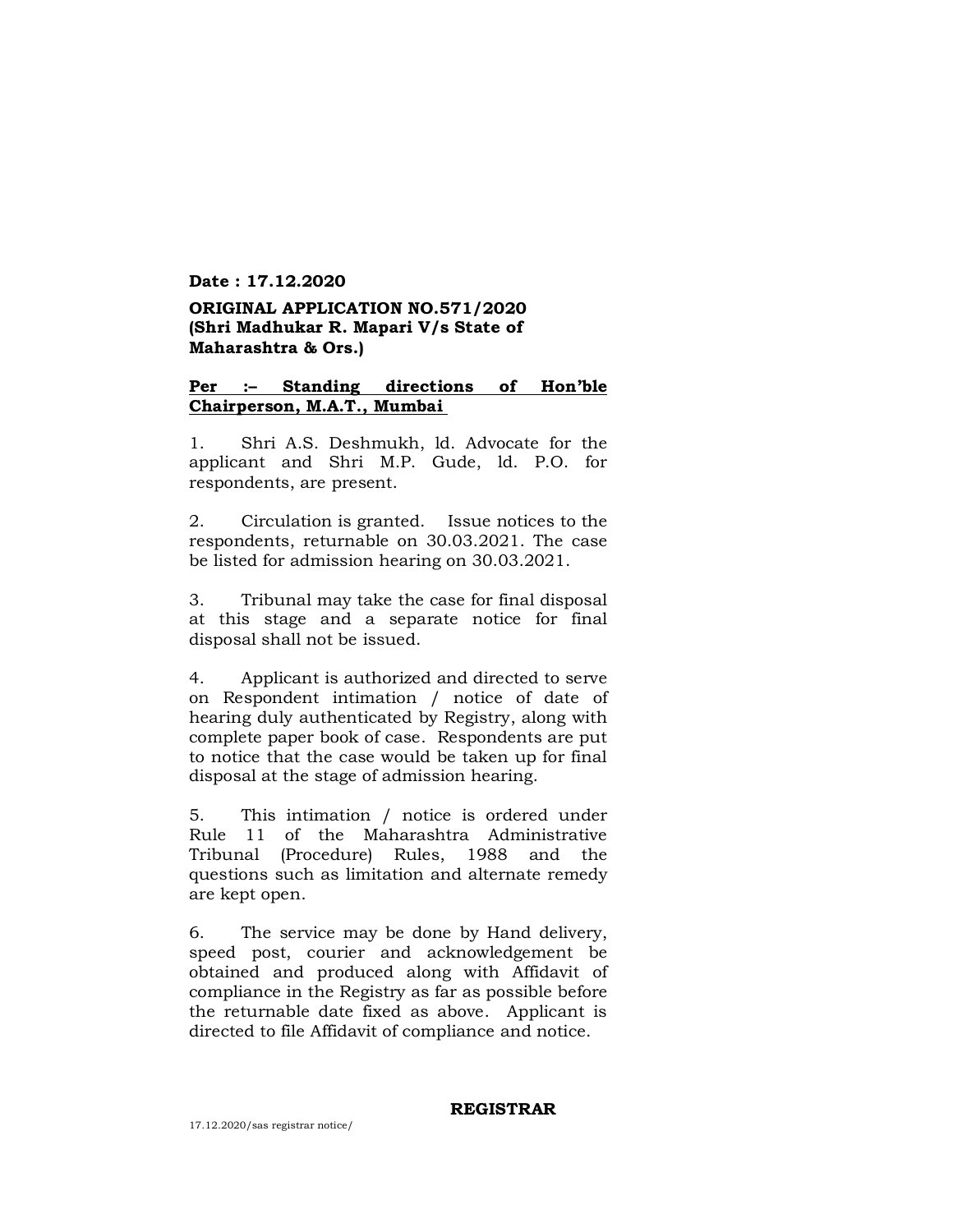## **Date : 17.12.2020 ORIGINAL APPLICATION NO.555/2020 (Dr. Mangal S. Dadar V/s State of Maharashtra & Ors.)**

### **Per :– Standing directions of Hon'ble Chairperson, M.A.T., Mumbai**

1. Shri J.S. Deshmukh, ld. Advocate for the applicant and Shri M.S. Mahajan, ld. C.P.O. for respondents, are present.

2. Circulation is granted. Issue notices to the respondents, returnable on 15.02.2021. The case be listed for admission hearing on 15.02.2021.

3. Tribunal may take the case for final disposal at this stage and a separate notice for final disposal shall not be issued.

4. Applicant is authorized and directed to serve on Respondent intimation / notice of date of hearing duly authenticated by Registry, along with complete paper book of case. Respondents are put to notice that the case would be taken up for final disposal at the stage of admission hearing.

5. This intimation / notice is ordered under Rule 11 of the Maharashtra Administrative Tribunal (Procedure) Rules, 1988 and the questions such as limitation and alternate remedy are kept open.

6. The service may be done by Hand delivery, speed post, courier and acknowledgement be obtained and produced along with Affidavit of compliance in the Registry as far as possible before the returnable date fixed as above. Applicant is directed to file Affidavit of compliance and notice.